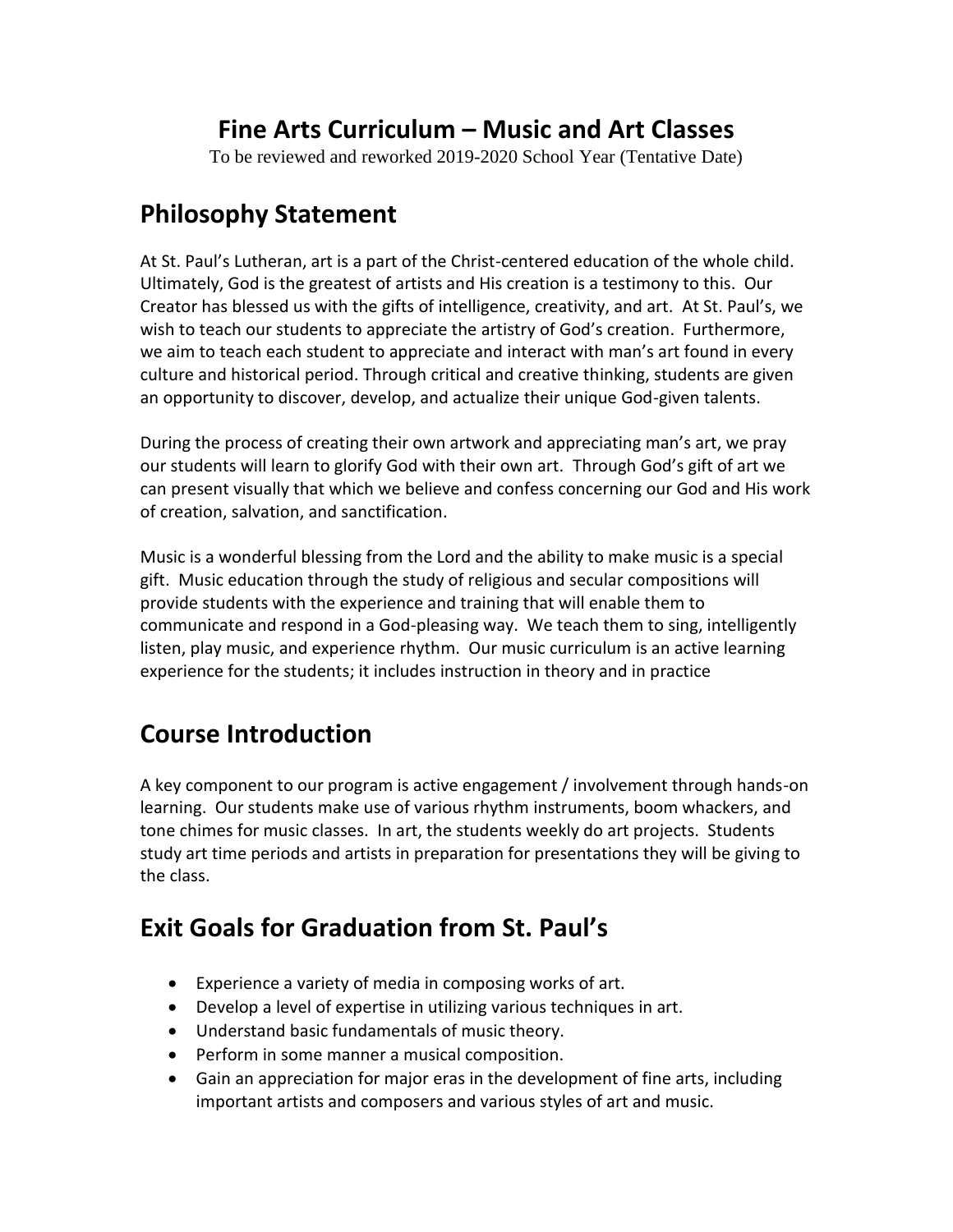Analyze works of music and art in order to evaluate them.

### **Fine Arts Subject Area Measurable Objectives**

#### **MUSIC**

Regarding music theory, the student will

- Understand musical notation and symbols.
- Read musical rhythms.
- Differentiate tempos.
- Understand dynamics.
- Experience major and minor scales.
- Build simple chords

Regarding music performance, the student will

- Sight-read using the sol-feg hand signs and syllables.
- Practice good singing techniques.
- Perform a vocal and/or instrumental composition.
- Learn to play the recorder
- Understand tone and timbre.
- Compare the production of sound in various families of instruments.
- Compare the parts of specific instruments
- Explore the worship patterns in the Lutheran Church.

Regarding musical genres, the student will

- Experience various musical genres.
- Recognize works and contributions by the following composers:
	- o Johann Sebastian Bach.
	- o Ludwig van Beethoven.
	- o Wolfgang Amadeus Mozart.
	- o Peter Tchaikovsky
	- o Camile Saint-Saens
	- o Franz Josef Haydn
	- o Nicolai Rimsky-Korsakov

### **VISUAL ARTS**

Regarding media, the student will have exposure and instruction in

- Crayon.
- Markers.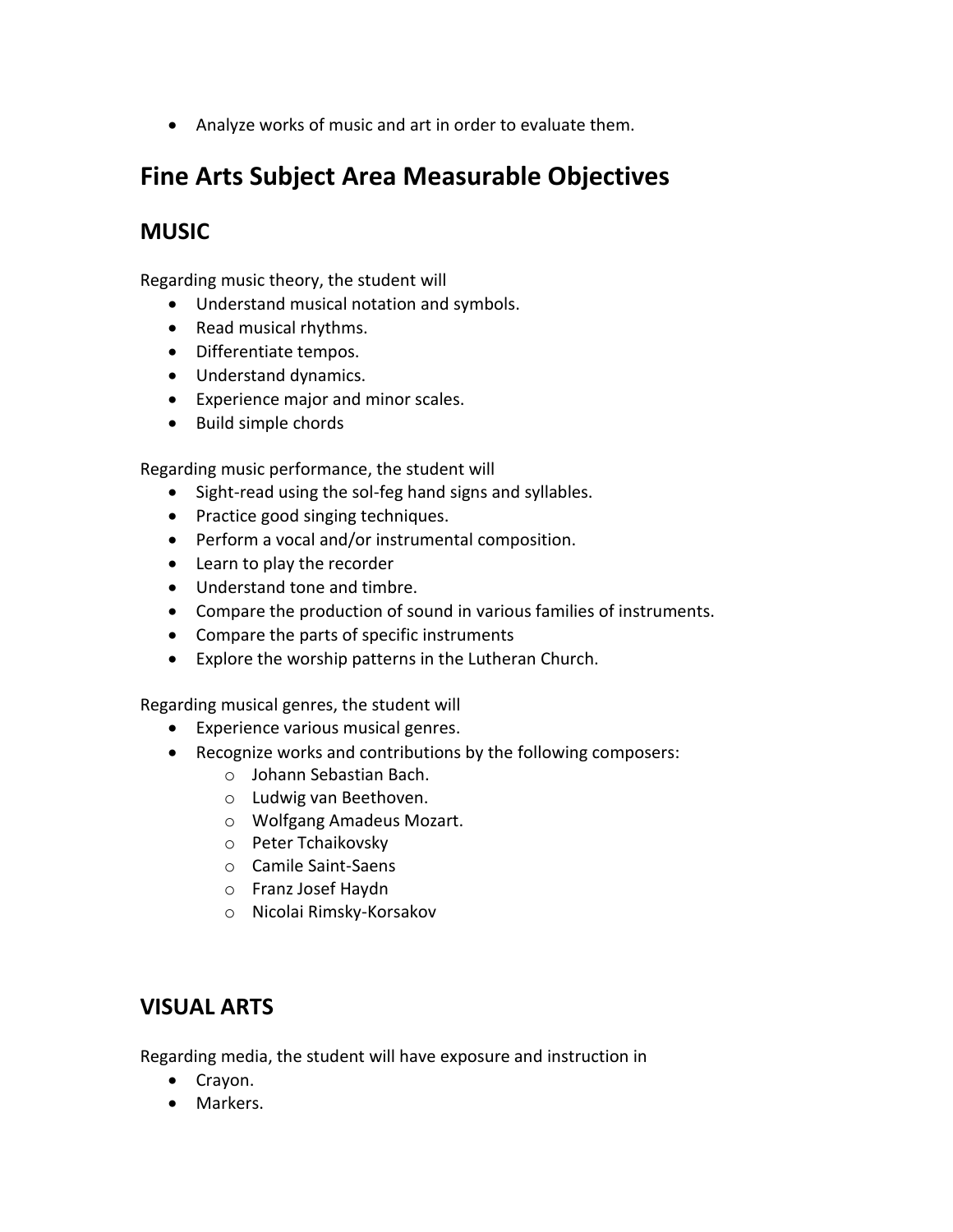- $\bullet$  Ink.
- Paints.
	- o Fingerpaints
	- o Tempera
	- o Watercolors
	- o Acrylic
- Pastels.
- Chalk.
- Pencil and colored pencil.
- Charcoal.
- Papier-mâché.
- Modeling clay.
- Various types of paper.
- Tiles and mosaic.
- Crafts, including
	- o Fabrics.
	- o Yarn.
	- o String/jute.
	- o Tissue paper.
	- o Balloons.
	- o Beads.
- Two-dimensional design.
- Three-dimensional design.

Regarding art technique, the student will have exposure and instruction in

- Line.
- Space.
- Shape.
- Form.
- Color and value.
- Symmetry.
- Perspective.
- Sculpture.
- Print-making.
- Weaving.
- Mosaic.
- Pointillism.
- Collage.
- Positive and negative imaging.
- Origami.
- Stitching.
- Cartoons.